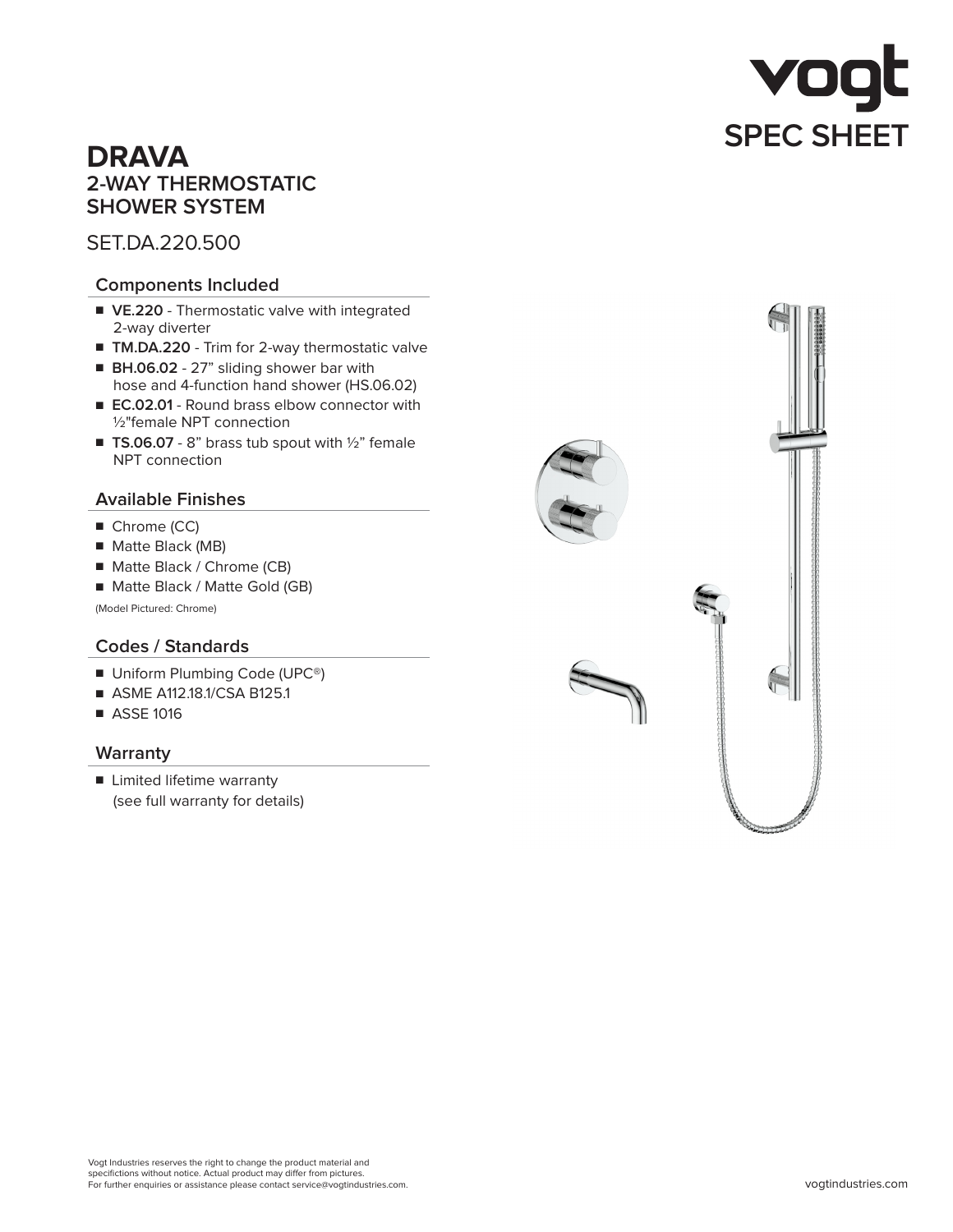

## **DRAVA 2-WAY THERMOSTATIC VALVE & TRIM**

## VT.DA.220

#### **Description**

- VE.220 1/2" thermostatic valve with 2-way diverter
- **TM.DA.220** Trim for 2-way thermostatic valve
- 3 positions

#### **Flow Rate**

■ 6.1 gpm **|** 23 lpm **|** 60 psi

#### **Cartridge**

- CE.1401.TT cartridge
- CE.1710.DR diverter

#### **Available Finishes**

- Chrome (CC)
- Matte Black (MB)
- Matte Black / Chrome (CB)
- Matte Black / Matte Gold (GB)

(Model Pictured: Chrome)

#### **Codes / Standards**

- Uniform Plumbing Code (UPC<sup>®</sup>)
- ASME A112.18.1/CSA B125.1
- ASSE 1016

#### **Warranty**

■ Limited lifetime warranty (see full warranty for details)







Vogt Industries reserves the right to change the product material and specifictions without notice. Actual product may differ from pictures. For further enquiries or assistance please contact service@vogtindustries.com.



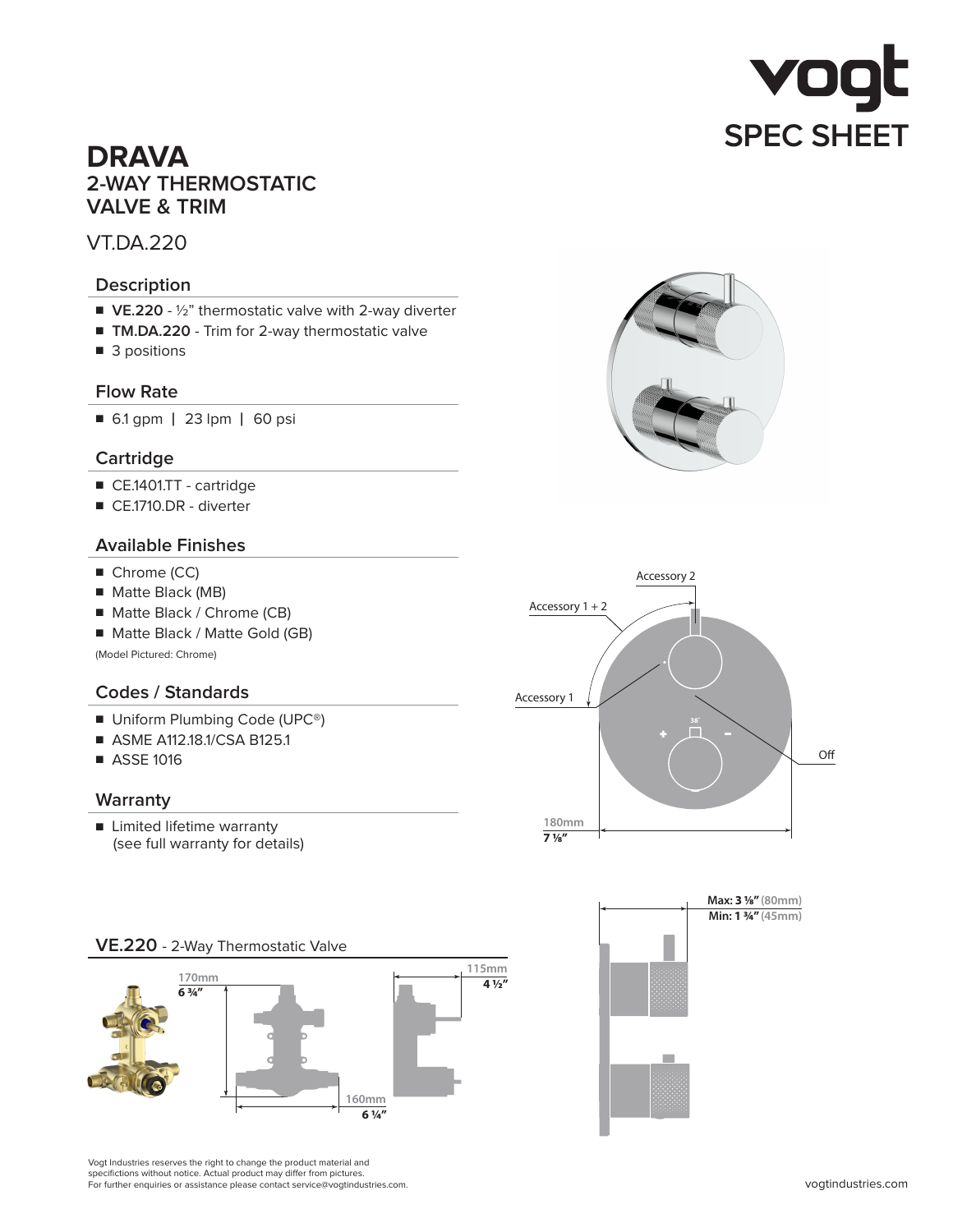# VO **SPEC SHEET**

# **2-WAY THERMOSTATIC VALVE**

## VE.220

#### **Description**

- Valve with thermostatic cartridge and 2-way diverter
- 1/2" male NPT connections

#### **Flow Rate**

■ 6.1 gpm **|** 23 lpm **|** 60 psi

#### **Cartridge**

- CE.1401.TT cartridge
- CE.1710.DR diverter

#### **Codes / Standards**

- Uniform Plumbing Code (UPC<sup>®</sup>)
- ASME A112.18.1/CSA B125.1
- ASSE 1016

#### **Warranty**

■ Limited lifetime warranty (see full warranty for more details)





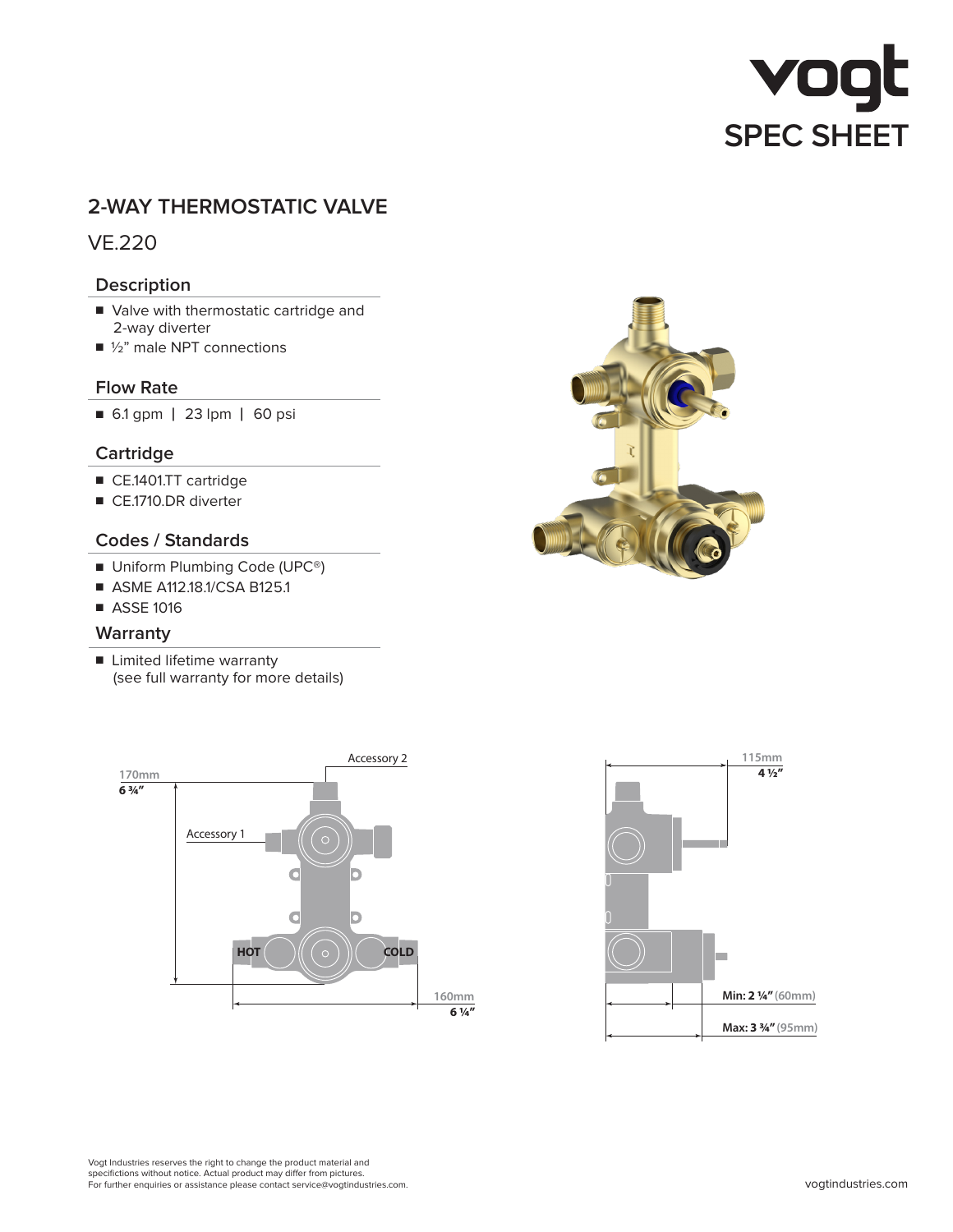

# **DRAVA SLIDING SHOWER BAR WITH HANDSHOWER**

### BH.06.02

#### **Description**

- **SB.06.27** 27" sliding shower bar
- **HE.150** 59" hose
- **HS.06.02** 4-function hand shower

#### **Flow Rate**

■ 2 gpm **|** 7.6 lpm **|** 60 psi

#### **Available Finishes**

- Chrome (CC)
- Matte Black (MB)
- Matte Black / Chrome (CB)
- Matte Black / Matte Gold (GB)

(Model Pictured: Chrome)

#### **Codes / Standards**

- Uniform Plumbing Code (UPC<sup>®</sup>)
- ASME A112.18.1/CSA B125.1
- ASSE 1016

#### **Warranty**

■ Limited lifetime warranty (see full warranty for details)



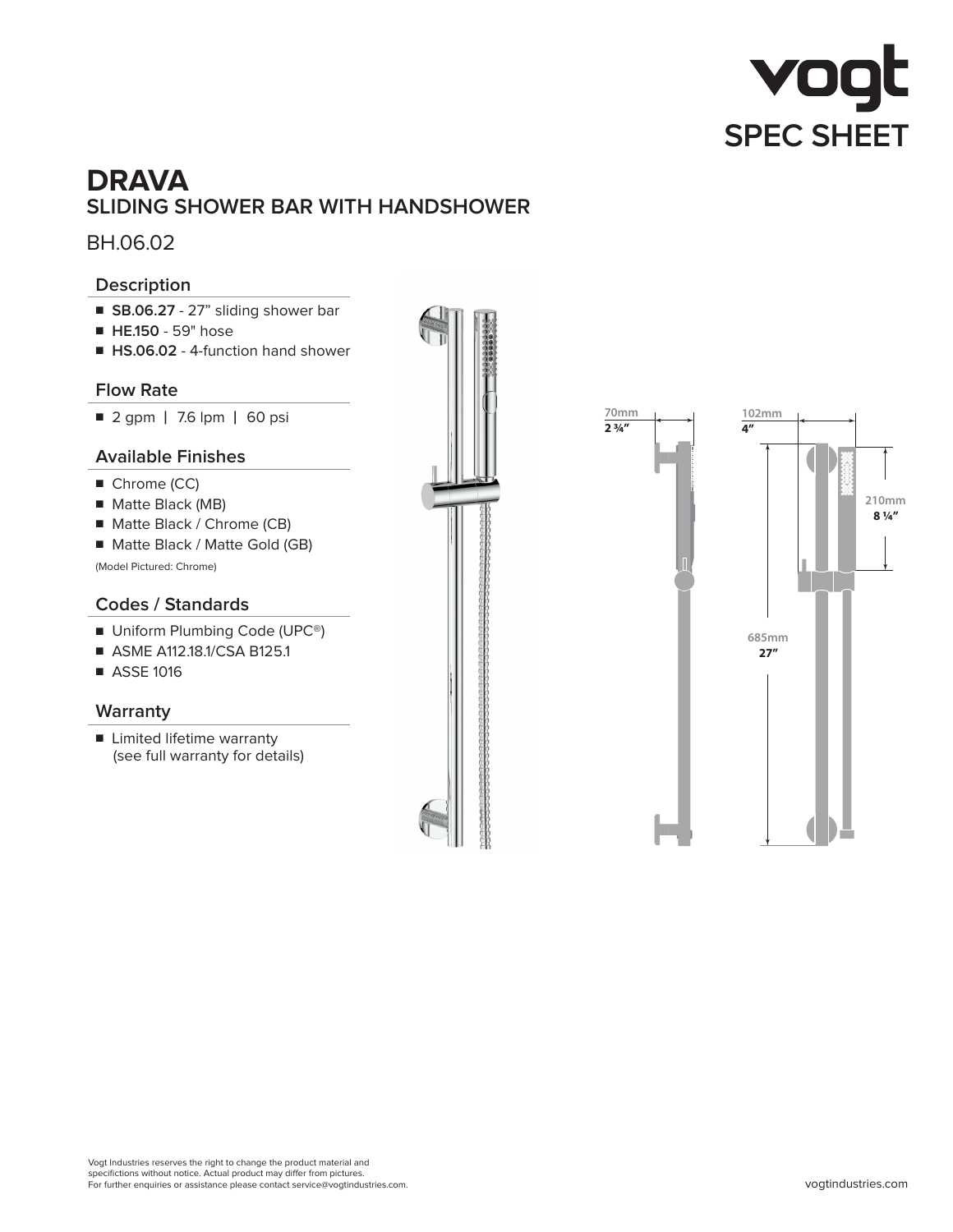

## **ROUND WALL SUPPLY ELBOW**

EC.02.01

#### **Description**

■ Round brass elbow connector with 1/2" female NPT connection

#### **Available Finishes**

- Chrome (CC)
- Brushed Nickel (BN)
- Glossy White / Chrome (CW)
- Matte Black (MB)

(Model Pictured: Chrome)

#### **Warranty**

■ Limited lifetime warranty (see full warranty for details)

#### **Codes / Standards**

- Uniform Plumbing Code (UPC<sup>®</sup>)
- ASME A112.18.1/CSA B125.1